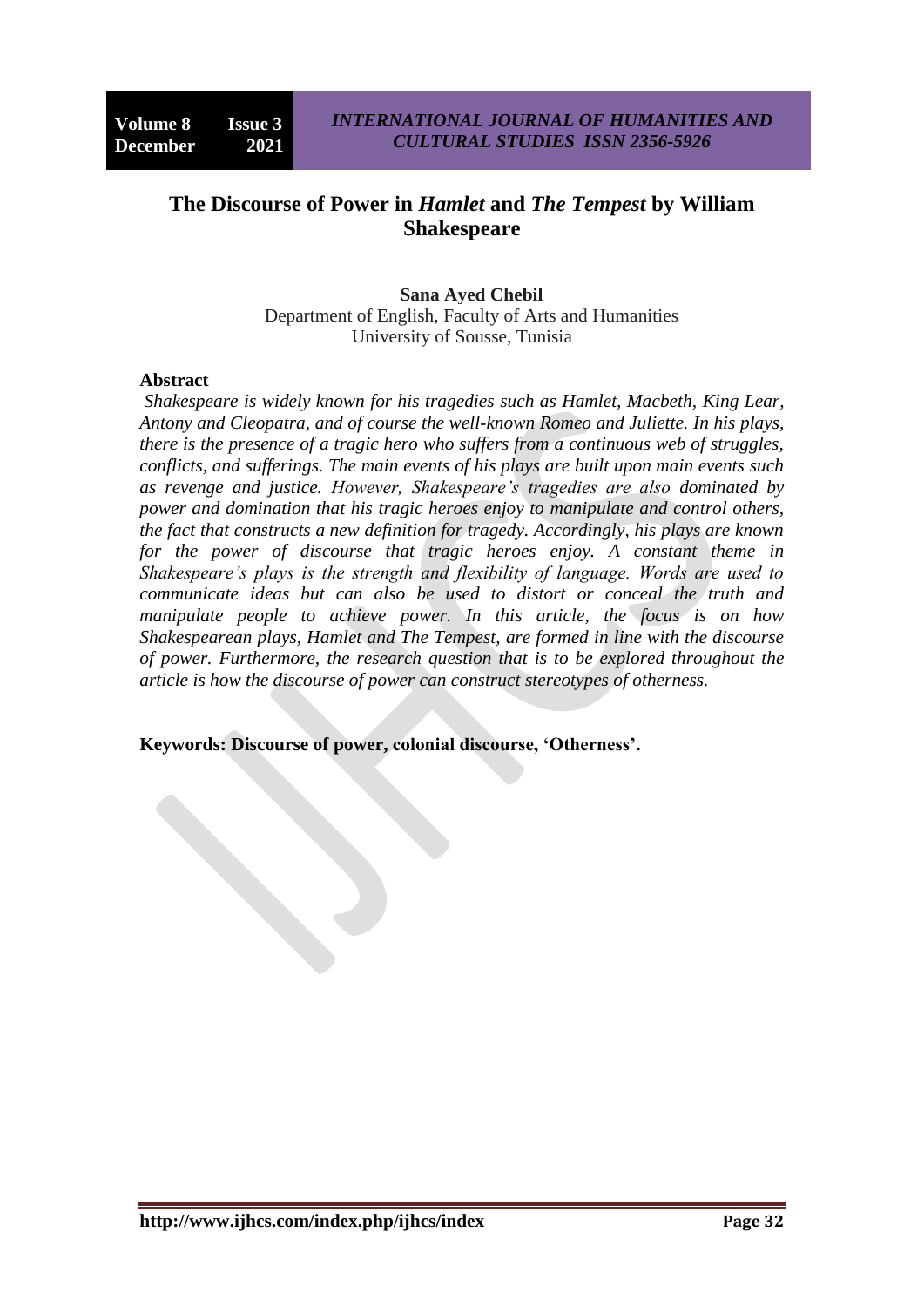#### **I-Introduction**

Poststructuralists stress the absence of any center of meaning or reference and the loss of any stable structure or fixed boundaries. Meanings are not inseminated in fixed signified; they are scattered and shattered. Accordingly, the focus in this part of the paper is built on the tradition of Foucault in seeing beyond the mere linguistic approaches in discourse to include the broader context and the institutional practices where discourses are produced. According to Foucault, language is not merely an abstract system: a system of signs. Once a language is used by people or communities, it becomes a discourse. It differs from one community to another. Therefore, language no longer functions as a neutral semiotic system (Leventhal 2). In this way, "literature leads language back from grammar to the naked power of speech, and there it encounters the untamed, impervious being of words…" (Leventhal 3). Thus, through Foucault's deconstructuralism, one can notice the shift in literature from the term language to discourse. Foucault defines discourse as:

> A group of statement which provides a language for talking about – a way of representing the knowledge about – a particular topic at a particular historical moment….Discourse is about the production of knowledge through language. But…since all social practices entail meaning, and meanings shape and influence what we do – our conduct – all practices have a discursive aspect. (qtd in Hall 72)

Stuart Hall points out, it is important to remember that Foucault offers a very different definition of discourse than that ordinarily used by linguists, in the sense that Foucault's definition is as much about ways of thinking and practices as it is about language (72). Accordingly, the concept of discourse is not purely a linguistic concept. It is about language and practice. Discourse is the use of language to express thoughts, intentions, values, and alternative courses of action. Indeed, discourse is used by certain people to achieve certain goals. It is a way of constituting knowledge and social practices. It is a form of subjectivity and power. Foucault defines power in *The History of Sexuality* as:

> as the multiplicity of force relations immanent in the sphere in which they operate and which constitute their own organization; as the process which, through ceaseless struggles and confrontations, transforms, strengthens, or reverses them…and lastly, as the strategies in which they take effect, whose general design or institutional crystallization is embodied in the state apparatus, in the formation of law, in the various social hegemonies. (100)

The quote above gives a clear definition of power. Foucault argues that power is achieved through discourse. Discourse has a dialectic relationship with power; the most powerful discourse establishes the truth; it leads to power, and it represents power. The operation of meaning-making (discourse) is always associated with the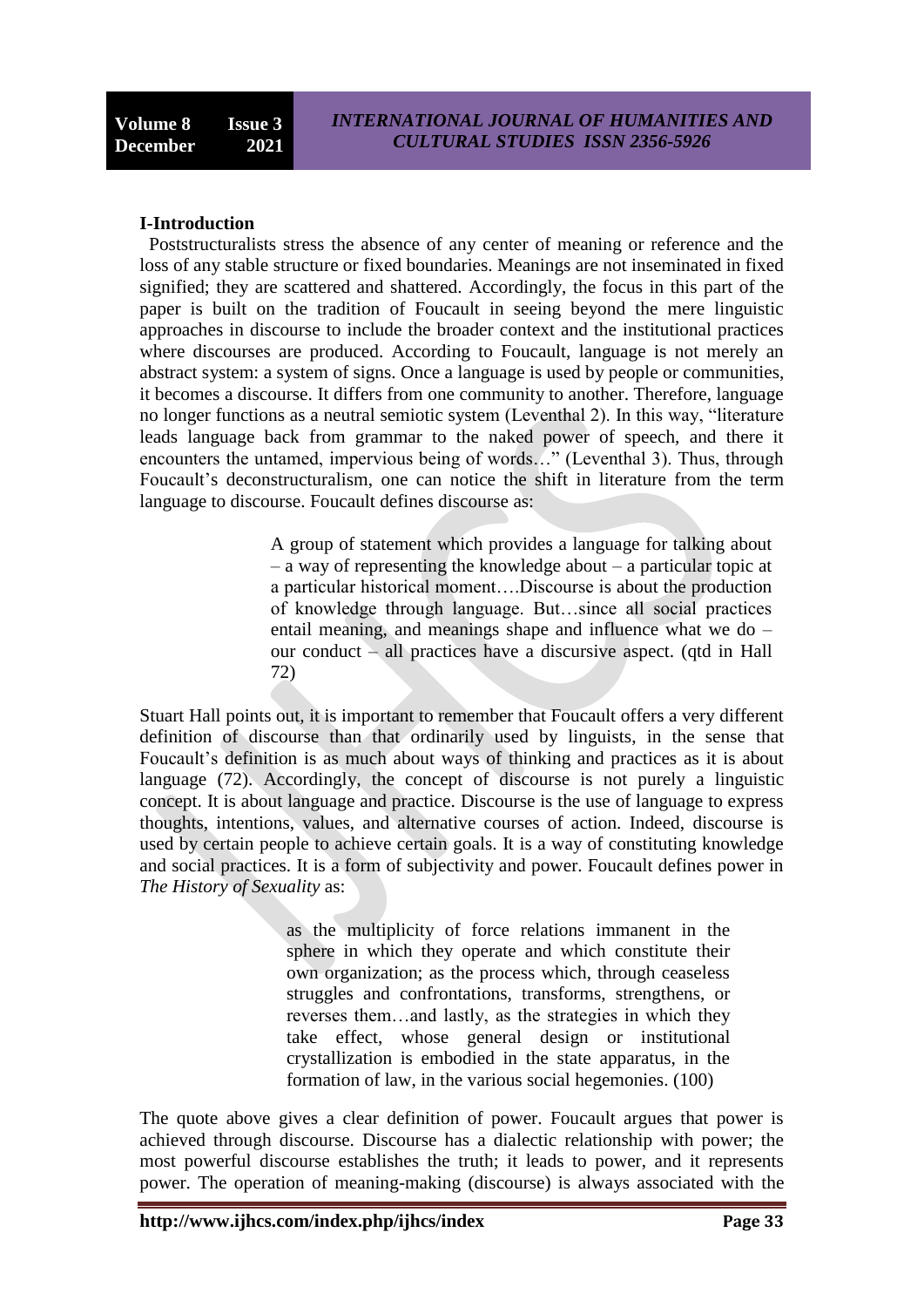relationship of power. In other words, "discourse and power are so thoroughly interrelated that they constitute a virtual compound: discourse/ power. One must operate about the other"(Jeff25). Indeed, for Foucault, the truth is not given; the truth is made by powerful discourses. In this way, discourse leads to power and power gives more power to discourse. Foucault argues that discourse is generated by the power to gain more power. Any powerful discourse becomes a means of fabricating the truth. Thus, discourse and power are tightly linked. Power operates through discourse and discourse should lead to having more power. As such, Foucault locates power firmly in language, and language is the business of literary studies (Bertens156).

# **II-Analysis of the Plays**

In *Hamlet*, Shakespeare represents the story of the prince"s quest to wreck avenge his father"s death. Claudius is the most obvious case in which power is clearly manifested. Claudius manipulates people through the power of his discourse. He has the perfect politician rhetoric; in other words, the eloquence in his speeches allows him to make anything look nice. His long speech (1.2.21) to the court touches on all the right political bases. He manipulates the royal court into believing that his brother dies of natural causes. In using his eloquence in speech, he covers up his tracks with marriage to Gertrude. Claudius uses the pronoun "our"(1.2) connecting himself with his court and his kingdom, an aspect of manipulation he uses to put up a manipulative mask to avoid suspicion of his part in the former king"s death and to gain control of the kingdom. Claudius addresses the people, telling them that although his brother"s death is "green" (1.2.21) or fresh in their minds, it is time for them to celebrate his royal marriage to Queen Gertrude. By referring to his brother's death as "green", Claudius notes that his death is recent in the minds of the people, but he does not fail to push them that they should move on, as he states: "With mirth in funeral and with dirge in marriage, / In equal scale weighing delight and dole" (1.2.21). He attempts to put forth the concept that the death of King Hamlet and the marriage between Gertrude and himself are equally important. In addition to his statements to the people, Claudius turns to Hamlet and states "how is it that the Clouds still hang on you"(1.2.23)? Clearly, Claudius uses his skills of manipulation to coerce Hamlet to get over his father"s death. He does not want to pursue or dwell upon the late king"s death. He manipulates language to unveil the truth. He attempts to establish authority over Hamlet by speaking not only as his king but also as his father. Claudius"s statement "But now, my cousin Hamlet and my son" (1.2.23) shows his concern about Hamlet's apparent grieving. Similarly, in public, he stresses to the court that Hamlet is now his son, and throughout the discussion makes references to himself as being the father. He adopts a friendly tone in order to eliminate memories of the former king. Indeed, his clever use of language is also shown in his remark to Gertrude. Claudius makes strategic use of the royal "our" and "we" to convey to her his personal love for Hamlet. Thus, language is used to manipulate the other.

 The next concept involved in this article is Orientalism. Drawing on Edward Said"s theoretical framework, *Orientalism* is one of the popular concepts that mirror the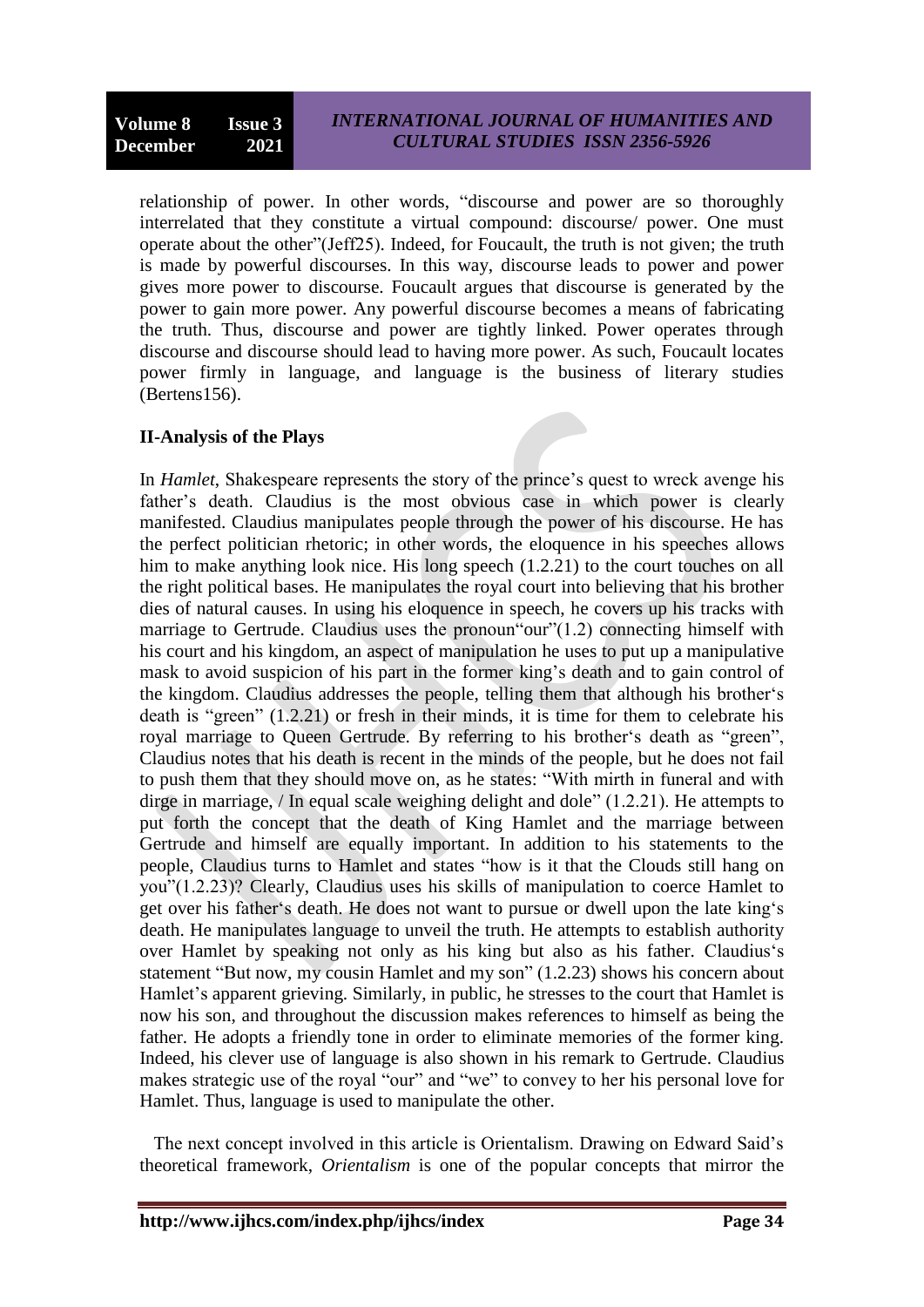dichotomous distinction between different cultures based on the opposition between 'us' and 'them; the West and the East; the Occident and the Orient. As Edward Said explains: "Orientals were rarely seen or looked at; they were seen through, analyzed not as citizens, or even people, but problems to be solved or confined" (40). *The Tempest* produces the discourse of the colonizer over the colonized, thus constructing stereotypes of otherness through the discourse of colonialism: "It shows that political power is bound up with representational practice. Prospero must reform the role of the monarch … while Caliban must accept the language in which performance takes place"(Colebrook 209). The discourse of colonialism operates in two main areas: masterlessness and savagism. (Kaltenbacher32) Masterlessness refers to the dichotomy between "the mastered who is the submissive, observed, supervised, differential and the masterful who is powerful, observing, supervising" (Kaltenbacher 32). Prospero is the usurping invader; nervous about the legitimacy of his role, and Caliban is the representative of the subjugated race. His power is achieved through the game of language. He adopts a discourse of difference in order to maintain his power. Caliban is presented by Prospero as being a slave. Accordingly, there is a case to be made for the assertion that the idea of race exists almost entirely in language to maintain power. As Prospero's terms of address to Caliban: "hag-seed", " lying slave ", " vile race ", " freckled whelp ", " tortoise " indicate the language of authority and discrimination, which underlies the language of race. . The power of language finds expression in racial discourse. Caliban is demonized by the white culture. His representation displays deviations from human traits and exhibits traits marked by monstrosity and animal imagery.

Thus, Prospero's language is a medium of slavery because it enables him to give orders. The usage of discourse produces a form of knowledge of great benefit for the ruler – it (re) constructs and concedes authority of what is different. Though Caliban asserts his natural authority saying "This island's mine, by Sycorax my mother," (1.2.43). Prospero"s usurpation of Caliban"s power is negated by his portrayal as savage seeking a new master. Caliban, as a native is seen throughout the play as a "monster". Thus, this privileging of language as a crucial form of Prospero's control over the native is used as a means to achieve power. Indeed, Prospero points out that Caliban"s mother, Sycorax, is a witch who comes from Africa and tries to get Ariell to perform certain "earthy and abhorred commands," (1.2.41). In order to keep Ariel enslaved, Prospero must remind this spirit of the horrified nature of Caliban"s mother: "Refusing her grand hests, she did confine thee, / By help of her more potent ministers, / And in her most unmitigable rage, / Into a cloven pine: within which rift" (1.2.41). In this way, Prospero, as a colonist, enhances power, which is white and male, and constructs Sycorax as the black witch in order to legitimate his power. To further intensify the negative image of black women, the colonial past comes to haunt the present through Prospero"s words that anticipate their otherness and social difference. The discourse of power serves to represent the Other, the different, the unfamiliar. The Other appears as ghosts and witches. The earliest forms of supernatural elements such as ghosts are used to represent racial Otherness. The imagery concerning the Orient is closely associated with inferiority, based on colonial imageries. Accordingly, the female body is dehumanized as an inferior other.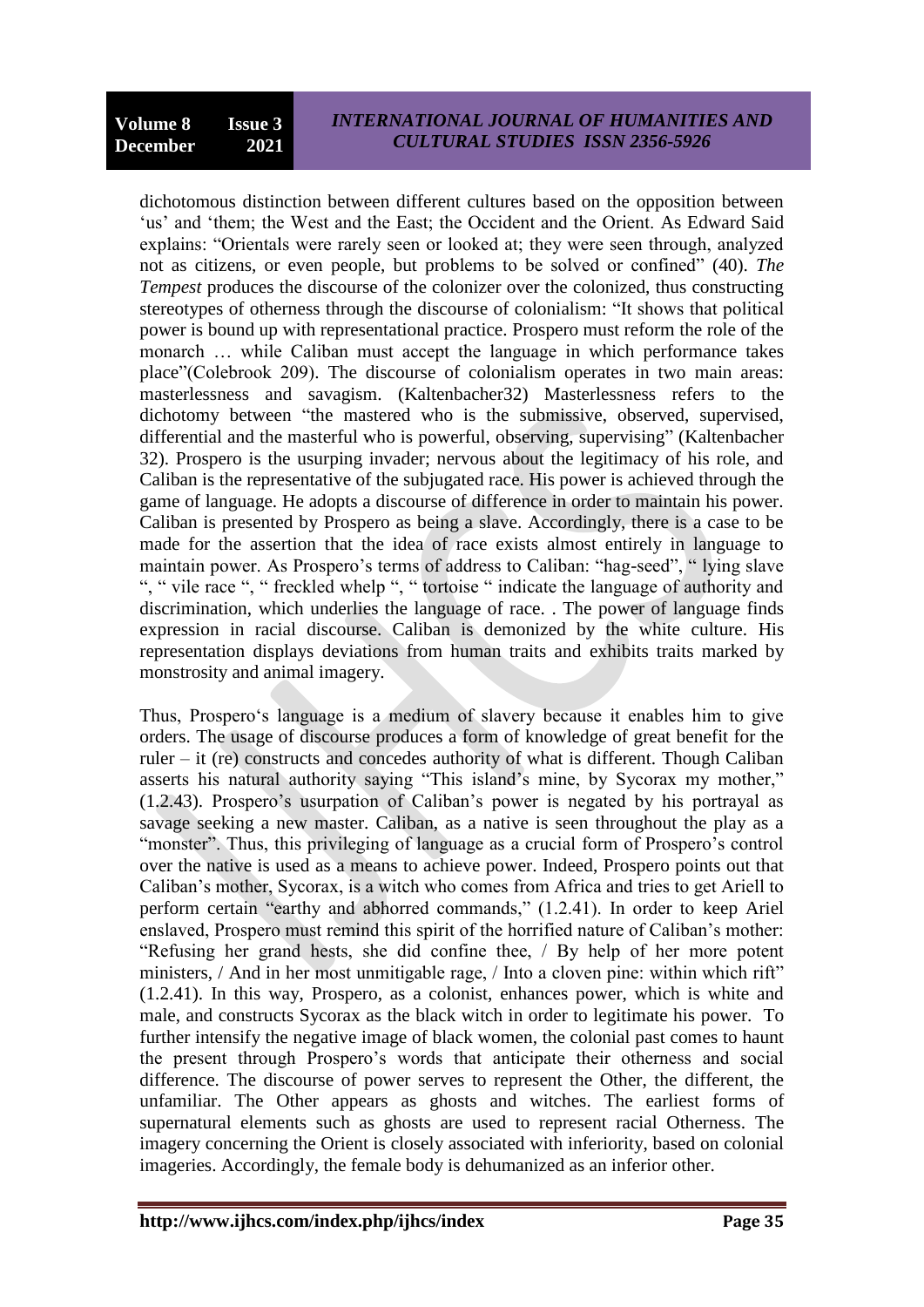Furthermore, the sexual division is very common in colonial discourse. Miranda is the virgin who must be protected from the evil and rapist native – the attitude of power of the colonizer is vindicated, and the relationship of Prospero and Caliban is developed into hatred, torture, and enslavement. In this way, Prospero manipulates language in order to legitimate his power by marrying his daughter to a civil lover, Ferdinand. This is part of Prospero"s plan of regulating sexuality, and it allows him to use the attempted rape to legitimize his power. This discourse operates by producing a threatening "other" that can be used by colonial discourse to achieve power. It is one of the ways that Prospero uses to justify his enslavement of Caliban. Thus, "Slavery is …rationalized in this hysterical structure because of the need for civilization to control all forms of sexual excess" (Samuels 63) Therefore, colonial discourse justifies authority overland through a discourse of difference—the stereotype of the uncivilized.

### **Conclusion**

 A constant theme in Shakespeare"s plays is the strength and flexibility of language. Words are used to communicate ideas but can also be used to distort or conceal the truth and manipulate people to achieve power. This paper explores how the discourse of power is represented in Shakespeare"s literary works through a study of a section of two plays, namely *Hamlet* and *The Tempest*. It focuses on the notion of "Otherness," based on issues of class and race. Drawing on the notion of the "Other" as part of the colonial discourse, it sets out to demonstrate that, in his plays, Shakespeare depends on various sources to represent the marginalized Other.